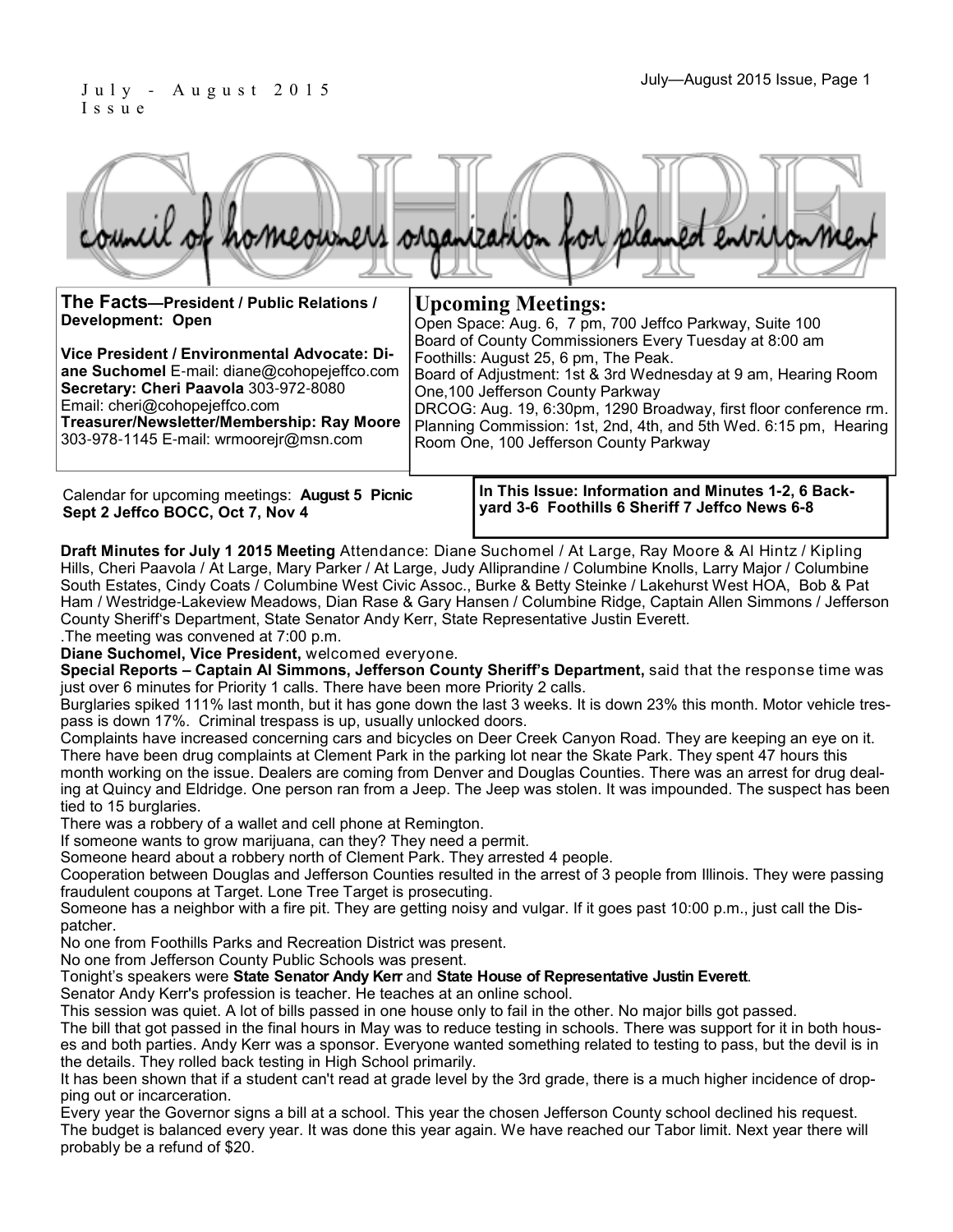Recreational marijuana in Colorado is tested for things like pesticides, mold, etc. Medical marijuana is not tested. They are working on a bill to test Medical marijuana. A bill was passed to raise the penalty for extracting oil from marijuana. There is something on the ballot to tax marijuana. Last year's Proposition AA was approved. It specified what would happen if more money is collected than what was predicted. So the \$56M collected in excise tax needs to be refunded. But to whom? Amendment 64 said the money would go from school construction. The new bill would take care of this. The Lark Bill did not pass. It was for long acting reversible contraceptive IUD. Women using them have fewer pregnancies and better health. The \$5M spent on the program was saving Colorado \$8M per year. The Grant Program is running out of money.

Is the Cyberbullying law going to work? Cyberbullying will probably still happen. It is very hard to enforce. A person has the right to say what they want, but they cannot harass. However with cyberbullying there is usually written evidence. There is a rumor that the Governor will call a special session to implement primaries instead of caucuses. It could happen in late August or early September.

The Felony DUI law finally passed. It could increase the number of people in prison and that will increase costs. Ed Wood is working on a bill that requires drug testing at accident sites. Andy had not heard about it. It would require a blood test.

State House of Representative Justin Everett said that this session had a different tenor. Anything extreme brought up in one house was killed in the other house.

Many very important bills get presented late in the session. Justin wants to present a bill next year that will specify if someone runs a late bill or more bills than you are allocated, you have to get a super majority before it is presented. The budget passed. The 6 members (3 Democrats and 3 Republican) of the Joint Budget Committee have the most power over the budget. The budget they presented did not have a lot of changes.

This session was different. There was a lot more activity, a lot more working across the rows, and a lot more debate. What does he think about Colorado having a primary versus a caucus? We may lose delegates if our primary is close to Iowa, etc. Colorado would lose influence in this situation. It would cost counties more. (It is estimated that the Douglas County election would cost \$700K more.)

Does Justin think that the Red Light Camera bill will come up again? Justin is sure that the Governor will veto it again. On the subject of marijuana, will there be any legislation to stop or control doctors from handing out red cards? They prosecuted the doctor who handed out the most. It was assumed that Medical marijuana users would shift to Recreational marijuana. However this hasn't happened because the taxes are lower for Medical users.

**Reports from Officers** Roll Call was taken. We had 11 members present and we have a quorum.

We do not have a President.

**Ray Moore, Treasurer,** was present. We have \$1,840.13.

**Cheri Paavola, Secretary,** was present. The Minutes for June were approved.

**Diane Suchomel, Vice President,** was present.

A new Paint Recycling program, www.paintcare.org, starts today. There are 49 places in Colorado where you can take paint. The nearest location is 8996 W. Bowles Ave. The criteria at this location is 5 gallon can be recycled per visit during normal business hours. The can has to have the original label. Different places may have different criterion. The cost is paid for by a National Program where the customer pays the recycle fee when the paint is purchased. It is the Colorado Paint Stewardship Law.

Foothills Parks and Recreation District will probably have a mil levy on the ballot in 2016.

On July 8, there is a Planning Commissioners Hearing about the Senior Living Facility on the north side of Bowles by Rite Aid. It will be a multi-story building.

On Aug. 4, there will be a County Commissioners Hearing about the Senior Living Facility.

There is a Pre-Application proposed rezoning for Self Storage facility at Coal Mine and Kipling.

There is a Pre-Application proposed rezoning for Commercial retail / Assisted Living facilities on Columbine Drive.

5021 S. Jellison has an old Shell Station. They want to demolish it and build 2 retail units. They want an exception from the 20 ft. height, to 27 ft.

There is a rezoning request for the hardware store where Hugh M. Woods was. There are a lot of options.

The Libraries in Jefferson County will ask for a 1 mil levy increase on the ballot.

Our next meeting and annual picnic is Aug. 5 at 6:00 p.m. at Shelter 6 at Clement Park. We will be in this room for Sept. **Old Business** The position of President for COHOPE is still open.

There is more information on the line of sight issue that Ralph brought up last meeting. The 42 inches is measured from the gutter. You can file complains on-line. There is 1 address per complaint but you can attach 3 photos. Ralph was not present to give us any status.

Ray will reserve Lilley Gulch for October and November. Winnie Burdan plans to be at our September meeting. **New Business** None.

**Announcements** Our Aug. meeting will be at Clement Park in Shelter 6 at 6:00 p.m.

We adjourned at 8:25 p.m*.*—*Cheri Paavola, Cohope Secretary*.

*Additional*—*the September speaker will be one of the Jefferson County Board of County Commissioners.*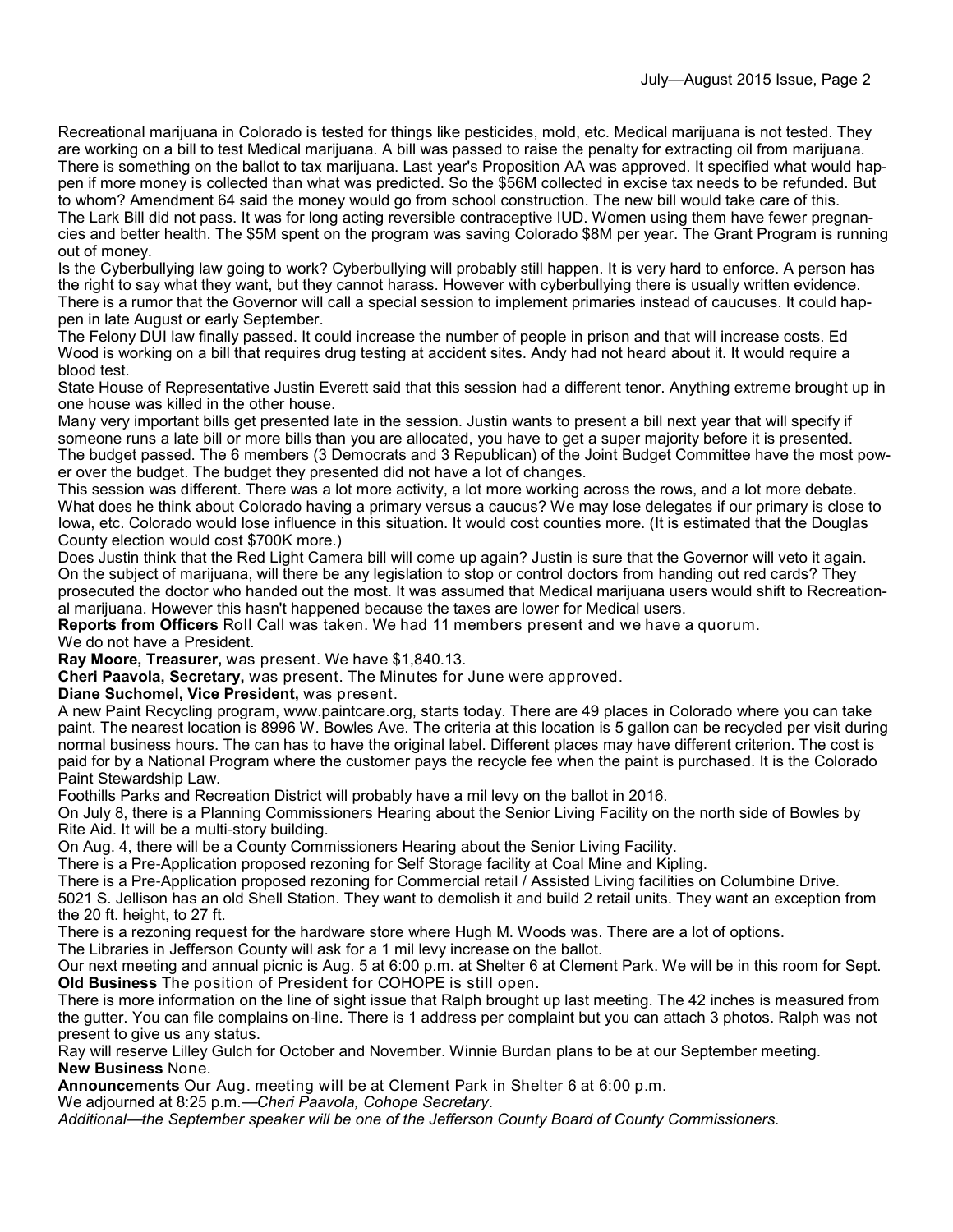# **THE BACKYARD**

## Columbine Hills News

*From* **President's Corner June 2015—** Summer is finally here, and I hope you have interesting family plans for the Fourth of July holiday. Now that the grass is growing rapidly, let's do our best to keep our yards mowed and looking nice, 95% of you do a great job of that. Thanks for keeping your property looking nice; it helps all of us when our community looks cared for. I've noticed that several have not yet trimmed bushes and trees back from your corner lots. Mainly it's a traffic safety issue. I know Jefferson County will get involved if things are not taken care of. Please trim bushes so they are no higher than 45 inches and tree branches so that they are no lower than seven feet.

Please take advantage of our wonderful summer weather to get out and renew friendships with your neighbors. If we all did our part to build a strong community we will enjoy our time here a lot more. The wisest person who ever walked this planet asked us to do unto others as we'd have them do unto us. I'm asking you to be the kind of neighbor you wish you had. If your neighbor's yard needs help, don't sit and complain – go help them. Let's take every opportunity to look for ways we can be an encouragement to those around us.

*Randy Montgomery* - *rmontgomery@frcs.org CHICA President*

**2015 June Board Meeting** for June : Randy Montgomery, Michaelle Otto, Pat and Ralph Miller.

Old Business: Bike parade was discussed and agreed upon for prizes and activities and details were ironed out. New Business: Signage for neighborhood and activities was discussed. Will be discussed further in July's meeting. Next month's meeting to be a social gathering along with our meeting. Burgers will be served, all we are asking is that community members that attend bring a side dish and/or beverages.

### **Columbine Knolls South II REVIEW**

*From* **President's Corner** Hope everyone is having a great summer so far. The late spring rains have made it absolutely gorgeous. What a great time to live in Colorado!!! Also, summer means the kids are out of school and more kids will be riding bikes and playing outside. Please be especially careful as you drive through the neighborhood. For the 4th of July Holiday I would like to suggest if you have an American flag to display outside in support of the holiday, etc. It really gives off a positive vibe in the neighborhood.

Thanks to all of who own RVs and boats for limiting the time that they are parked on the streets or in your driveways prior to and after use. Everyone appreciates your efforts!

Thanks to our Landscape Committee of Bob Pellegrini, Stephanie Haberkorn, Steve and Mary Kalany, Jay Seifert, Joan Weyhmiller, Tom & Donna Tellschow and others who planted new perennials at the entrance gardens on Chatfield and Yukon.

In June, Jennifer Blake and I had the privilege of meeting some of our new neighbors. We were able to present them with welcome baskets. It was great to meet you all and hope you find living in CKSII an enjoyable experience.

We had an excellent meeting in June which was attended by both board members and some new members of the CKSII community. It is great to have community members take the time to come to our meetings to let us know what is on their minds. Thanks to all those who attended. Please check the June minutes to see what was discussed.

The next CKSII Board meeting will be August 11, 2015 at 7 p.m. at the north kiosk in Coronado Park. Hope to see you there!— *Jon Brouillet, President CKSII HOA*

*From* **Board Meeting Minutes – June 9, 2015** President, Jon Brouillet, called to order the meeting at 7:00 pm. Board members Jon Brouillet, Debbie Opperman, Steve Kalney, Bob Pellegrini, and Robert Sudar were in attendance along with Roger Borcherding of DARCO Property Management.

Treasurer's Report: Debbie reported the HOA currently has 312 members.

ACC Committee: Bob Pelligrini reported 9 requests and 9 approved with 0 in pending status. Applications were as follows: 4 for paint, 1 for a deck, 1 for windows, 1 for a pool, 1 for a shed, and 1 for fence.

Landscape Committee: Stephanie Haberkorn reported that many plants in the original plan for the landscaping along Chatfield Ave are not coming up and the landscaping committee would like approval to replace those plants in accordance with the Jefferson County approved landscape plan. The Board approved this request.

Welcome Committee: Jon Brouillet reported that he and Jennifer Blake visited 11 new neighbors to deliver welcome baskets. It was reported that these baskets are well received and have been a success.

Management Report: Six inspections were conducted since the last Board meeting. Forty-six violations were processed by mail and/or personal contact. This included 31 visible RVs - 17 campers, 10 boats and 4 trailers; 3 weeds; 1 long grass; 2 dead trees; 2 visible trash containers; 1 wrecked car; 1 deck with peeling paint; 1 fence stain; 3 political signs; and 1 report of ducks in back yard. The fence stain has previously been discussed and the owner was mailed a letter and photo. The political signs were discussed at the last meeting when the Board gave an owner one month to remove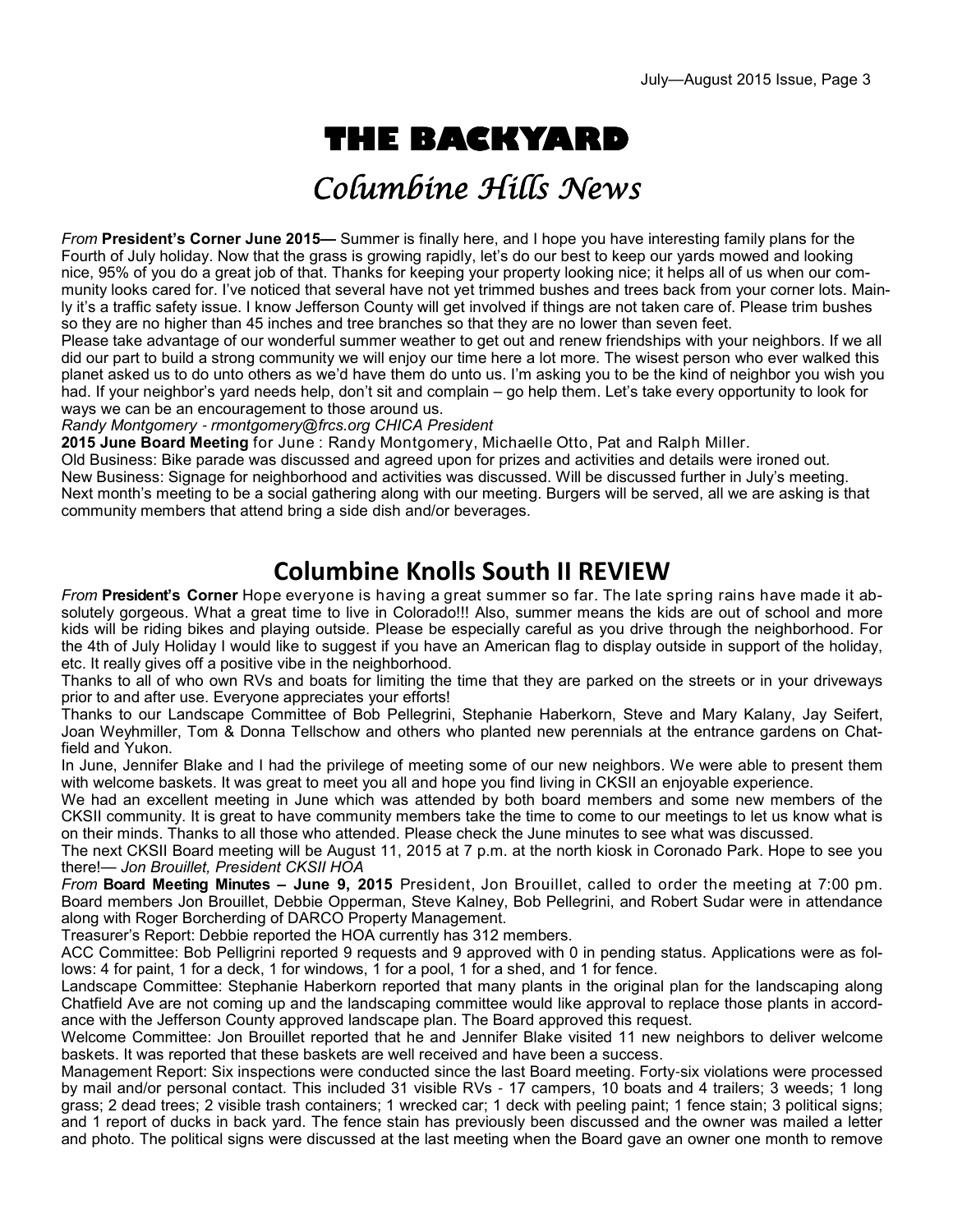their sign. The ducks were reported by email but could not be seen.

Community Garage Sale: The community garage sale occurred last week and weather appeared to impact the number of participants, especially on Friday. Jennifer Blake submitted a proposal to sponsor next year's sale and add additional signage and organize a charity pick-up truck to come to the neighborhood following the sale to pick up usable items not wanted after the sale. The Board voted to approve this proposal.

New Business: Greg Steward commented that the ballots for Section 1 will soon go to the board and legal counsel for review before mailing. These will be for Section 1 to vote to merge with Sections 2 and 3 which recently passed covenants that match Section 1.

The meeting was adjourned at 7:40 pm.

### Columbine West Civic Association Newsletter

*From* **A Moment With The Board** The June 9th CWCA meeting was at the pool pavilion, the weather was threatening, huge clouds and some thunder, but the Board conducted business as usual and welcomed a visitor to the meeting. Presently there are 299 paid members, that is 78% or our 2015 goal, plus extra donations from generous households. It is hoped to reach our goal at Dumpster Day. Thank you Cindy for planning the Big Event and the weather report for Saturday, June 20th, looks to be cooperating. Plans are underway for National Night Out, Tuesday, August 4th. Thank you Dee Nise Stow for stepping up and volunteering to become the NNO Chairperson. Newsletters are now available for pick up at 7860 W. Portland Ave. The Fall Festival is being planned for the beginning of October, offering a chili cook-off (with prizes), potential neighborhood car show, entertainment plus more items being planned. Watch the newsletter for more details. Come join the neighborhood. Remember if you have any suggestion of ideas, call the voicemail, drop an email, just contact us. Look forward to hearing from the community. Residents are encouraged to attend any monthly meeting the next one is July 14th, 6:30 p.m. at the Pool Pavilion, second Tuesday of the Month.

## The Leawood Rapporter

*From* **Leawood Civic Association Minutes: June 3, 2015** The meeting was called to order at 7:00 pm. In attendance were Nancy Bock, Heather Hanley, Richard White, Debby Baker, Rhonda Eveleth, Paul O'Connor, Lori Patik, and Steve Patik. Please find the Treasurer's report featured separately in the Rapporter. Richard will provide the Leawood Park Board with invoices for the Rapporter and Dumpster.

LCA memberships are on the rise. Paul reported receiving several memberships from the Membership Drive Flyer that was recently mailed to Leawood residents.

Lori Patik motioned to have Debby Baker resume responsibilities as the Rapporter Editor. Paul O'Connor seconded. All in favor. Paul will review the Rapporter proof prior to publication.

The board discussed the following events; Spring Garage Sale, Bulk Clean-Up, and the annual Picnic. The garage sale was a success this year, with 34 participants (up 10 houses from last yr). Board member responsibilities were briefly reviewed for the Bulk Clean-Up. Board members discussed food options and activities for the picnic. Volunteers will be contacted for assistance.

Heather will provide Rhonda with 3 welcome baskets needed for new Leawood homeowners (May). Debby will work on creating a Leawood magnet, on Café Press, to include in the welcome baskets.

The board briefly discussed the Jay Court entrance. Maintenance has begun. Richard will follow up with volunteers regarding flowers.

Lori will continue to post upcoming LCA meetings, FYP's and events to the Leawood Facebook page. LCA needs volunteers!

Meeting adjourned at 8:00 pm. These June minutes were finalized and approved, via email, on June 12, 2015. *From* **Leawood Metropolitan Recreation and Park District Minutes June 10, 2015** The meeting was called to order at 6:34 p.m. in the pavilion at Leawood Park by President Kyle Sargent. Members present were: Donna Snyder, Mibby Luedecke, Linda Smith, and Dave Padilla, Parks Manager. Resident and Leawood Civic Association board member Debby Baker was also present.

**Public Comment –** At the request of the Leawood Civic Association, Debby asked the District to pay for one of the dumpsters at the LCA Cleanup event. The cost for the dumpster is \$350. Linda moved we pay for the one of the dumpsters. Donna seconded and the motion passed. An invoice is needed for us to pay for this.

**Treasurer's Report –** The Treasurer's Report was submitted by Donna and bills to be paid. Property tax revenue and ownership tax revenue was reported. Invoices for the month include: United Site Services, Denver Water, L&M for grass cutting, doggie bags invoice, Silver Sage for trees at Raccoon, Valles Construction for planting trees, a check for Pop's Concrete for concrete pad for the new potty area, L&M for fertilizing the blue grass, a check for stamps, Post Office box invoice, Dave's invoice and reimbursement to petty cash.

**Parks Manager Report** – Dave reported the trees in Raccoon Park have been planted and irrigation to water them is in place. A tree was added to the Weaver parkway to replace a dead one and a downed tree was replaced in Raccoon Park. A contractor for the concrete pad for the new potty structure was chosen and the pad will be placed as soon as weather permits. Dave has given the okay for the structure contractor to start production on the actual structure in his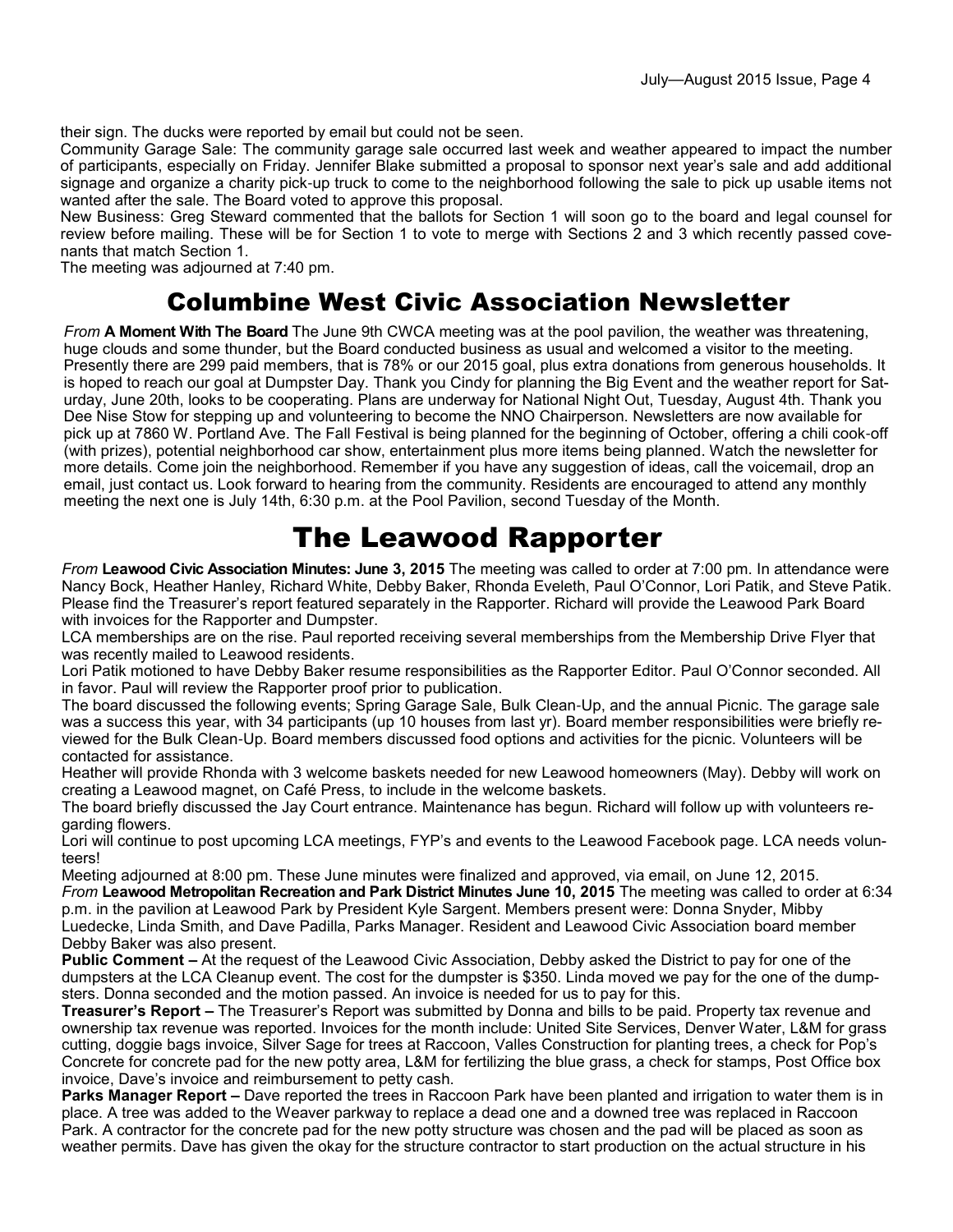shop. Urban Drainage removed the downed tree in Raccoon Park and at the creek area in Weaver Park. L&M has been busy keeping the grass cut and we can expect some extra cutting costs to be added to our contract. Irrigation equipment was repaired in various places. Dave commented that he has removed several unauthorized piles of grass clippings and cardboard at our dumpster on Sheridan. This is not for public dumping. We ask that anyone who sees someone other than Dave dumping, to please let Dave know. The landscape contractor for the C-line project seeded the tracks in Weaver Park and added straw. Dave reported lots of trash in the pavilion at Leawood Park. This is an ongoing problem after most weekends. The playground area in Leawood Park was raked level. Dave asked for permission to have the pavilion and corner signage in Leawood Park painted. We hope to have it done before the LCA picnic in August. The graffiti is getting difficult to cover up. Donna asked Dave to have the Russian Olive trees at the bridge areas trimmed of the new growths. Dave will have a contractor do that as soon as possible.

**Old Business –** Open Board positions – Kyle is still putting together information on Board position descriptions. We will discuss this again in July.

**New Business –** Discussed the Goode property that is up for sale.

Future Meetings – August 12, 2015 – Leawood Park pavilion, 6:30 p.m., September 9, 2015, October 14, 2015, November 11, 2015, December 9, 2015 – Leawood Elem. School, 6:30 p.m.

Adjournment – The meeting was adjourned 7:32 p.m. — *Linda T. Smith, Vice President and Secretary*

#### Westbury HOA

**2015 Annual Membership Update** As of June 9, 2015, we have 37 household members, not including online payments. A great continuation for our 2015 MEMBERSHIP DRIVE. Our goal for 2015 is to increase OUR MEMBER-SHIP to 25% of the 273 homeowners in Westbury.

**Fair Entrance Traffic Concerns Addressed** Following a recent fatal accident at W. Fair and S. Kipling, your Westbury Homeowners Association contacted Jefferson County regarding traffic safety at the major entrances to our neighborhood. Together we explored options for improved safety at that intersection, including timing of the traffic light, reduced speed limit near the Fair light, and use of a "signal ahead" flashing beacon on Kipling just before the Fair light. The county adjusted signal timing to allow cars and pedestrians entering or crossing Kipling ample time before the change. The county gathered traffic count statistics and accident rates for the intersection. After analysis, they concluded that the accident rate is too low to warrant a flashing beacon or a reduced speed limit. (Jeffco is reluctant to reduce speed limits on major arterials because of the domino effect of creating other traffic issues along that road.) Additionally, we pointed out that the "yield" sign at the turn from Kipling southbound onto Fair appears too late into the turn for drivers to notice it. The county traffic engineer agreed, and submitted a work order to place an additional "yield" sign earlier in the turn. This new signage means that the driver turning there must yield to all cars entering the intersection; first from Kipling onto Fair, and also those cars that have pulled ahead into the intersection after stopping at the stop signs on Fair. All drivers will need to exercise due care, as this intersection is a bit awkwardly configured. The engineer offered data showing that the flashing beacon on W. Bowles eastbound before the neighborhood entrance at S. Kline, placed there several years ago, has been effective in reducing the number of serious accidents there. We inquired whether a "No Left Turn" sign could be installed at the W. Walker intersection to S. Kipling, as many drivers still try to turn left in spite of a "(right arrow symbol) Only" sign there. Although the words "No Left Turn" might be more effective, the engineer declined that suggestion, saying that the message is the same.

Our thanks to Mr. Derek Schuler of the Jefferson County Traffic Engineering Department for quick attention to our concerns and the timely gathering of data. He kept us informed of each step he was taking and explained his decisions well. Hats off to Mr. Schuler and to WHOA VP Sharon Hilderbrant for coordinating the exchange! We've posted the traffic data research at www.westburyhoa.us.

### WoodBourne

*From* **Notes From the June Board Meeting** The June Board meeting was held on June 17, 2015. The recent community events were reviewed and planning continues for the upcoming summer events.

The covered patio has been constructed and finishing touches are being made. The Board discussed the purchase of picnic tables and grills for the covered patio area. The Woodbourne pool is now in full summer operations mode. The Annual Woodbourne Garage Sale was another success and the Board would like to thank everyone that participated this year. Thanks go out to Julie Render, RE/Max Professionals, and Linda Hansen Randall, Starkey Mortgage, for their support and sponsorship.

Residents are reminded that although the pool is a facility for Woodbourne residents and their invitees, a household is allowed only SIX GUESTS at the pool unless you pre-arrange a party reservation and have life guard coverage coordinated with Front Range. Also, NO ALCOHOL is permitted at the pool at any time.

The Board continues to request additional participants for the 2nd Annual Woodbourne Pitmasters BBQ Competition. The 2015 Competition is sponsored by Tom Walker with American Family Insurance. If you have questions about this event, please contact Jay Hansen at 720-220-6805.

Additional Social Events that are being planned for Woodbourne are the Annual Fourth of July bike parade, Teen and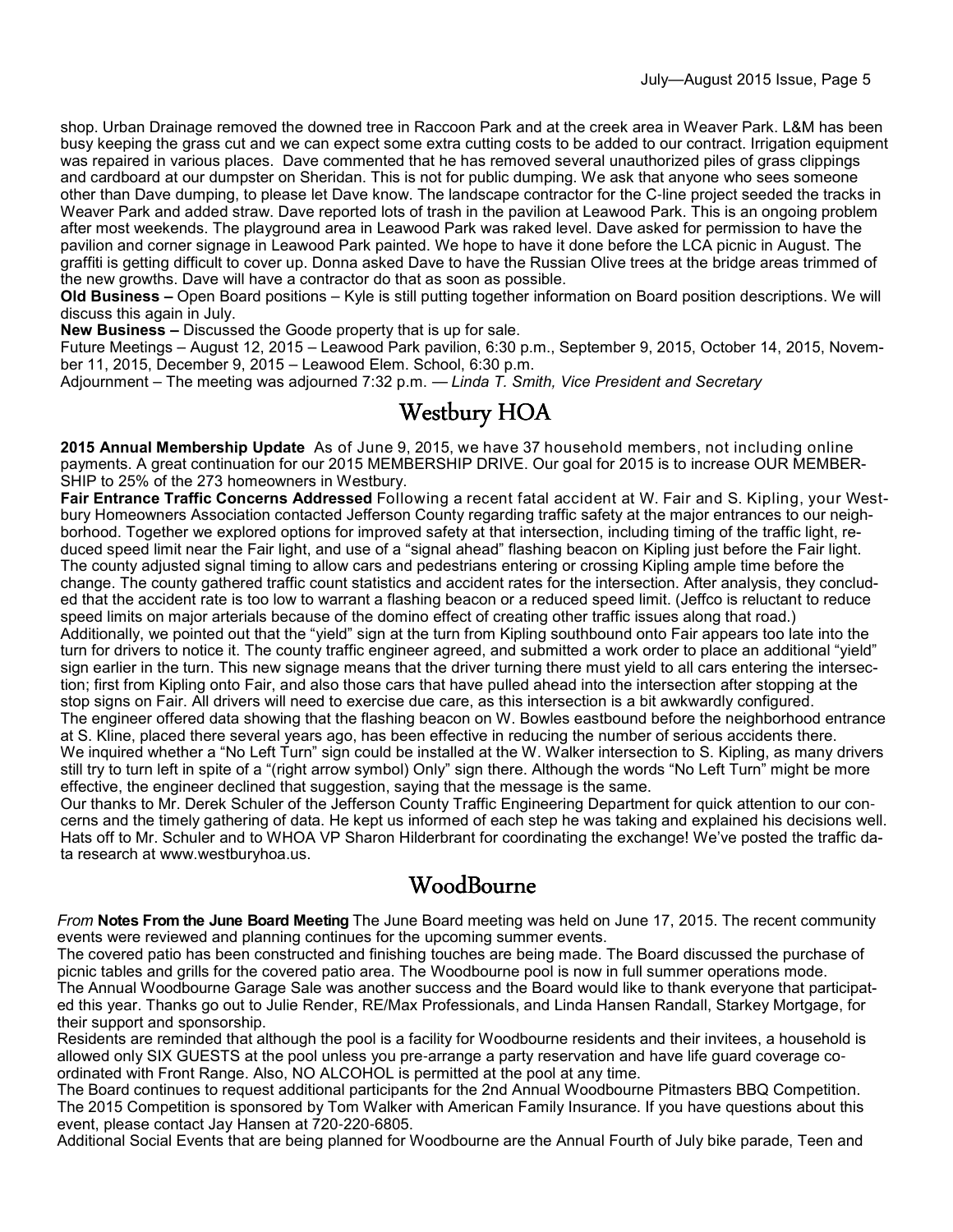Tween events, and the annual movie night at the pool. Please continue to check the Woodbourne Newsletter and website for additional details and dates. — *Jay Hansen, President*

#### **Foothills Park & Recreation District, Contact: Kate Dragoo, Communications & Marketing Supervisor (303) 409- 2525; kate@fhprd.org Foothills August Events**

#### **August concerts**

Saturday, August 1, 7-8:30 p.m. – Shakespeare in the Park, Twelfth Night Pre-show Information for Shakespeare in the Park: Are you new to Shakespeare or would like a better understanding of the storyline? Beginning at 6pm, our cast will present a fun and engaging game show that will take you through the plot of Twelfth Night. This game show will play twice between 6-7pm and is great for families and kids of all ages. Show will start promptly at 7pm. Pre-show Information for Shakespeare in the Park: Are you new to Shakespeare or would like a better understanding of the storyline? Beginning at 6pm, our cast will present a fun and engaging game show that will take you through the plot of Twelfth Night. This game show will play twice between 6-7pm and is great for families and kids of all ages. Show will start promptly at 7pm.

Thursday, August 6th, 7-8:30 p.m.—Ryan Chrys & The Rough Cuts - modern outlaw country

Friday, August 7th, 9:30-10:15 a.m. Doctor Noize - concert for kids packed with FUN!

Thursday, August 13th, 7-8:30 p.m., Opener: TBA - winner, 2015 Battle of the Bands, Headliner: 21 Taras (formerly Keep Kalm) - winner, 2014 Battle of the Bands

| <b>COHOPE Treasury Activity: July 2015</b><br><b>Deposits</b><br><b>Withdrawals</b> | <b>Beginning Balance July 1, 2015</b> |    | 1842.49<br>0.00<br>10.78 |
|-------------------------------------------------------------------------------------|---------------------------------------|----|--------------------------|
| April newsletter \$5.39, July newsletter \$5.39                                     |                                       |    |                          |
| <b>Ending Balance August 5, 2015</b>                                                |                                       | S. | 1840.13                  |
| W R Moore, Treasurer                                                                |                                       |    |                          |

*From Jeffco website* **Jefferson County Head Start Open for Enrollment—**All children should have the opportunity to reach their full potential. Jefferson County Head Start believes that quality, early education fundamentally transforms children and families and assists them in reaching their full potential. In 2014, Head Start provided no cost preschool and other family supportive services to more than 466 children and their families in Clear Creek, Park, Gilpin and Jefferson Counties. All parents can call Head Start today to get children enrolled for fall 2015.

Jefferson County Head Start is a no-cost, child-focused and family-centered preschool program committed to providing education, health, nutrition, and family services to children and families in need. Head Start is more than a preschool program; it provides a range of wrap-around, individualized services in several areas. Most importantly, it gives children who wouldn't usually have the opportunity to go to preschool the ability to learn, participate, and be active in a school setting at an early age.

Jefferson County Head Start teachers prepare children for kindergarten by implementing activities and assessing children in the social, emotional, physical, cognitive, literacy, mathematics, and language developmental domains. These domains are aligned with Jefferson County Head Start's School Readiness Plan as the Head Start Early Learning Framework, Parent Family Community Engagement Framework, and the Colorado Academic Standards. Teachers plan lessons to provide daily opportunities for children to focus on the objectives for development and learning from Creative Curriculum. Teachers create individual lesson plans to meet the needs of all children, including those who are duallanguage learners and those who have disabilities.

Enrollment is now open for the fall 2015-2016 school year. Give your child a head start and call today to see if you qualify! Applications are available on our website or contact Michelle Kalkwarf, 720-497-7908. mkalkwar@jeffco.us

*From Jeffco Schools website* **Jeffco Schools Choice Enrollment—**Jeffco students and families, who wish to enroll their children in a school other than their neighborhood school, have the option of participating in Jeffco Public Schools' choice enrollment process for the 2015-16 school year.

Second-round choice enrollment for the 2015-16 school year runs through Monday, August 31. Any student in Colorado may enroll in any Jeffco school that has classroom space. To access a choice enrollment form, visit Jeffco's choice enrollment website.

Fill out the choice enrollment form and submit it to the school of choice. Second round applications are added to the remaining names on the first-round list on a first-come, first-served basis. A separate application must be completed and submitted for each child.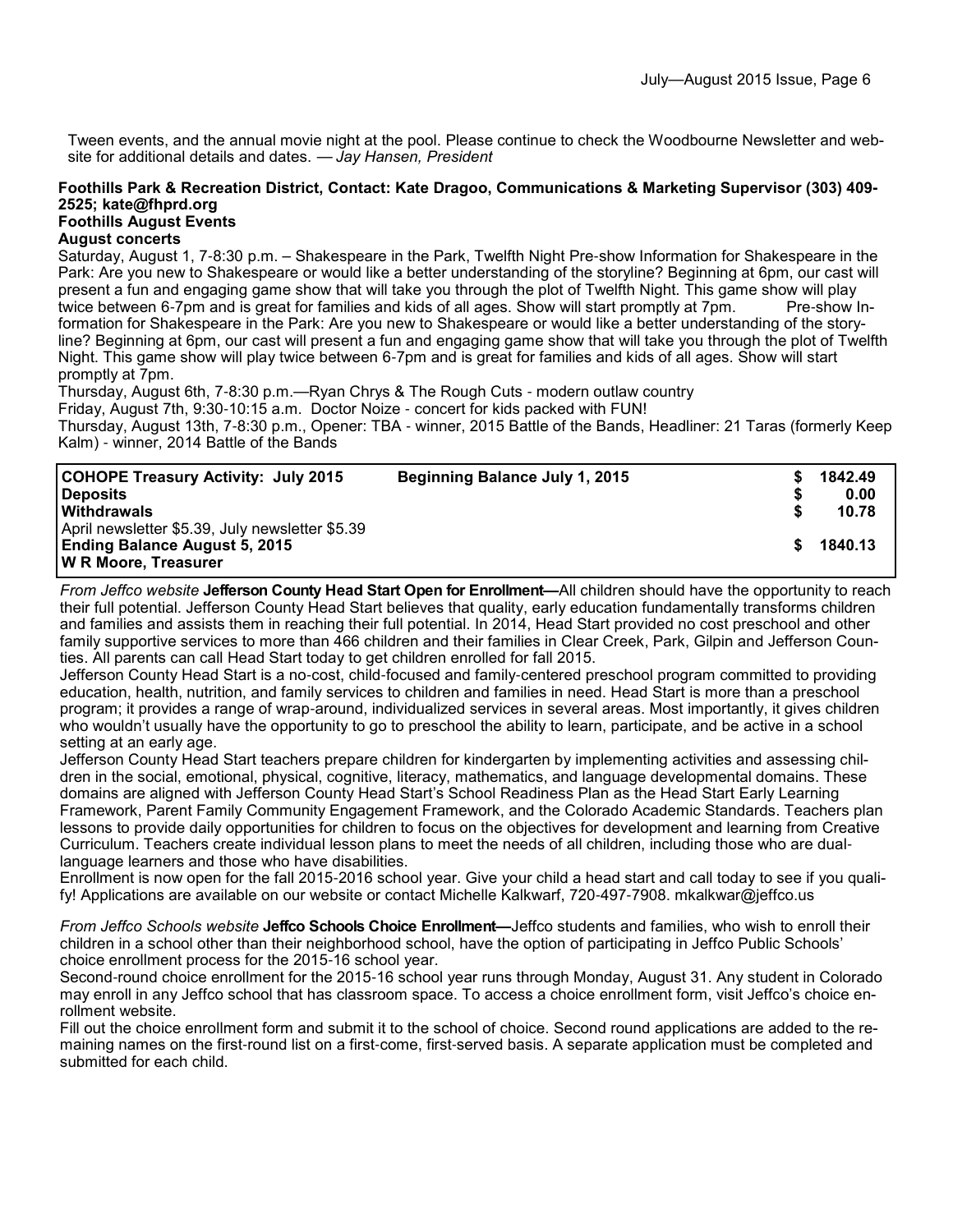**Behind the badge—Safety In Faith Summit by Sheriff Jeff Shrader** Recently, while attending an FBI sponsored law enforcement executive's seminar in Washington, D.C., I had the opportunity to meet and become acquainted with Sheriff Al Cannon of Charleston County, South Carolina. Charleston is the location of the Emmanuel African Methodist Episcopal Church where nine church members were tragically murdered. It was while we were at the seminar that Sheriff Cannon first received word of the tragedy.

I was able to observe, firsthand, Sheriff Cannon's response to the shooting and his engagement with his staff and his community, even though quite a distance from home. What impressed me most was his ability to immediately begin making contact with churches in the Charleston area, sharing factual information with church leaders and his efforts to mitigate additional threats and worries the community might have.

In our own county and state, we too have experienced the devastation of violence in religious institutions. Many will recall the events of December 9, 2007 when two members from the Youth With a Mission missionary center in Arvada were murdered and two others were



wounded. The same suspect then travelled to Colorado Springs to the New Life Church killing two and wounding three others. The suspect was shot by a member of the congregation and ultimately committed suicide.

As community engagement is a primary focus of the Jefferson County Sheriff's Office, these incidents cause me to think that Jefferson County law enforcement needs to revisit, enhance and strengthen our relationships with our faith communities. In cities and counties where this has been done effectively, some in Jefferson County, there has been success in: Ensuring public safety and addressing threats by building on law enforcement's knowledge and experience;

Building and maintaining relationships and partnerships with the faith community and those they serve;

Establishing transparency, mutual understanding and trust between these communities and law enforcement; and, Best ensuring equal and respectful treatment of communities and partners.

To this end, and to create an opportunity to make our places of worship safer, the Jefferson County Sheriff's Office, in partnership with other Jefferson County law enforcement agencies, is sponsoring the inter-faith "Jefferson County Safety in Faith Summit" at the Jefferson County Fairgrounds on Thursday, August 20th.

Former United States Marshal Tina Rowe will be a key presenter at the summit. Tina brings a wealth of experience and knowledge in the area of safety and security to what promises to be an informative summit. Among many topics, she will address a six-step approach to ensuring whole facility safety and other issues that affect people, places, property, programs and processes.

Participation in the event is free but registration is required due to limited space. Those interested are encouraged to register before August 17th by visiting www.http://jefferson-county-safety-in-faith-summit.eventbrite.com.

Please encourage appropriate leaders in your place of worship to participate. Together, we can make Jefferson County a safer place for all!

#### **Change in date/location for the Community Meeting for 9670 W Coal Mine Ave.... moved to Aug 4th in a meeting room at the Lilley Gulch Rec Center.**

Case Number: 15114897 CMT

Address: 9670 W Coal Mine Avenue Sub Type: Rezoning Case Manager: Heather Gutherless Associated People: Who?

Acres: 11.33

Community Meeting Date: Aug 04, 2015 Community Meeting Time: 7:00 pm - 8:00 pm

Community Meeting Location: Lilley Gulch Recreation Center - Rio Grande Room 6147 S. Holland Way, Littleton Description: To rezone from PD to PD to allow for a free standing emergency department in addition to the medical office uses currently allowed.

*From Heather Gutherless*— A meeting to present the complete first draft of the Conifer/285 Corridor Area Plan has been scheduled for Tuesday, September 1. The meeting will be from 6:30 – 8:30pm at the Conifer Community Church, 9998 Havekost Road.

Notes from the June 30 Land Use meeting are attached. They include both the verbal comments and written comments on the maps that I received at the meeting. They do not include any comments I have received since then. Please submit any comments you have on the Land Use maps by next Friday, July 31. Comments I get by then, I will be able to address in the draft Plan. In case you haven't already viewed them, here is a link to the website to view those maps, just scroll down to the maps section. After that date, I will still keep your comments, but may not be able to have them addressed in the draft Plan. They may have to wait until the 2nd draft.

Please send me any comments you have! If I complete the draft Plan prior to the September 1 meeting I will let you know. Regardless, I will send out another meeting reminder a week or two prior to the meeting.

Heather Gutherless, AICP, Senior Planner, Jefferson County Planning and Zoning, hgutherl@jeffco.us 303-271-8716 100 Jefferson County Parkway, #3550, Golden, CO 80419

**Land Use Meeting Meeting Notes June 30, 2015**—Discussion: Activity Centers along 285 should be mostly commercial – at least all land adjacent to 285 and 73.; 285 is very noisy for nearby residential; Areas of stability could use help